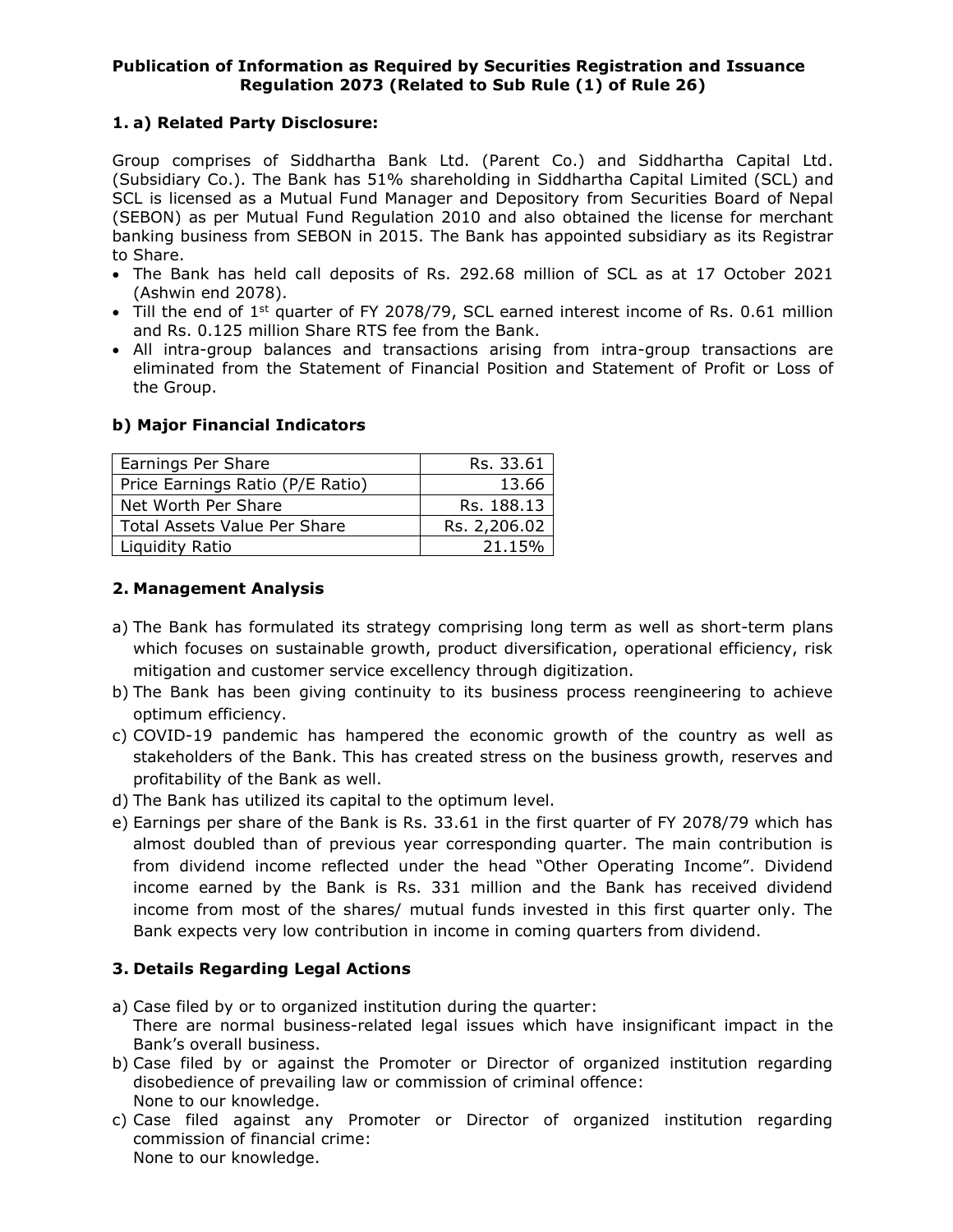# **4. Analysis of share transaction and progress of organized institution**

- a) Management's view of share transactions of organized institution of securities market: Since the price of the share is determined by open market operation, the management holds a neutral view on share transactions and its movement.
- b) Maximum, minimum and last share price of the organized institution including total transaction and transacted days during the quarter.

| Maximum Price                | Rs. 605    |
|------------------------------|------------|
| Minimum Price                | Rs. 449    |
| <b>Closing Price</b>         | Rs. 459    |
| <b>Total Traded Shares</b>   | 11,436,497 |
| <b>Total Transaction No.</b> | 46,112     |
| <b>Total Traded Days</b>     | 57 Days    |

## **5. Problems and Challenges**

#### **Internal**

- a) Attainment of reasonable level of cost of operations.
- b) Challenges in increasing non-interest revenue.
- c) Challenges in recovery of loans.
- d) Increment of interest spread to the level of regulatory limit.

## **External**

- a) Risk to the bank due to changes in policies and regulations.
- b) Competition among banks and financial institutions.
- c) Increasing trend of cyber frauds.
- d) COVID pandemic which has affected the fragile recovery.
- e) Pressure in liquidity and loanable funds.

## **Strategies to overcome Challenges**

a) COVID-19 pandemic:

- The Bank has established a mechanism to interact regularly with the borrowers and has been addressing their problems to the extent possible.
- The Bank shall continue to focus on borrower's needs to help them recover from the impact of pandemic and more attention has been given to highly impacted customer segments.
- The Bank shall monitor the effect of this pandemic regularly so as to maintain desired NPA level.
- The Bank shall further encourage customers to shift towards digital transactions. The infrastructure shall be strengthened accordingly for security of digital transactions to restrain the cyber risk.
- b) Implementation of better cost management practices.
- c) Further strengthening risk based pricing model.
- d) Focus on new, diversified and high yielding products and services.
- e) Focus on low capital requiring business.
- f) Focus on non-funded business and explore new avenues for investment diversification and generation of non-interest revenue.
- g) Business sourcing through digital channels.
- h) Building Performance Culture for growth.
- i) Prudent management of assets and liabilities for optimum utilization of resources and improvement in assets portfolio mix.
- j) Customer experience enhancement through implementation of CRM system.

## **6. Corporate Governance**

 The Bank is committed to maintain high standards of corporate governance by compliance to legal, statutory and regulatory requirements.